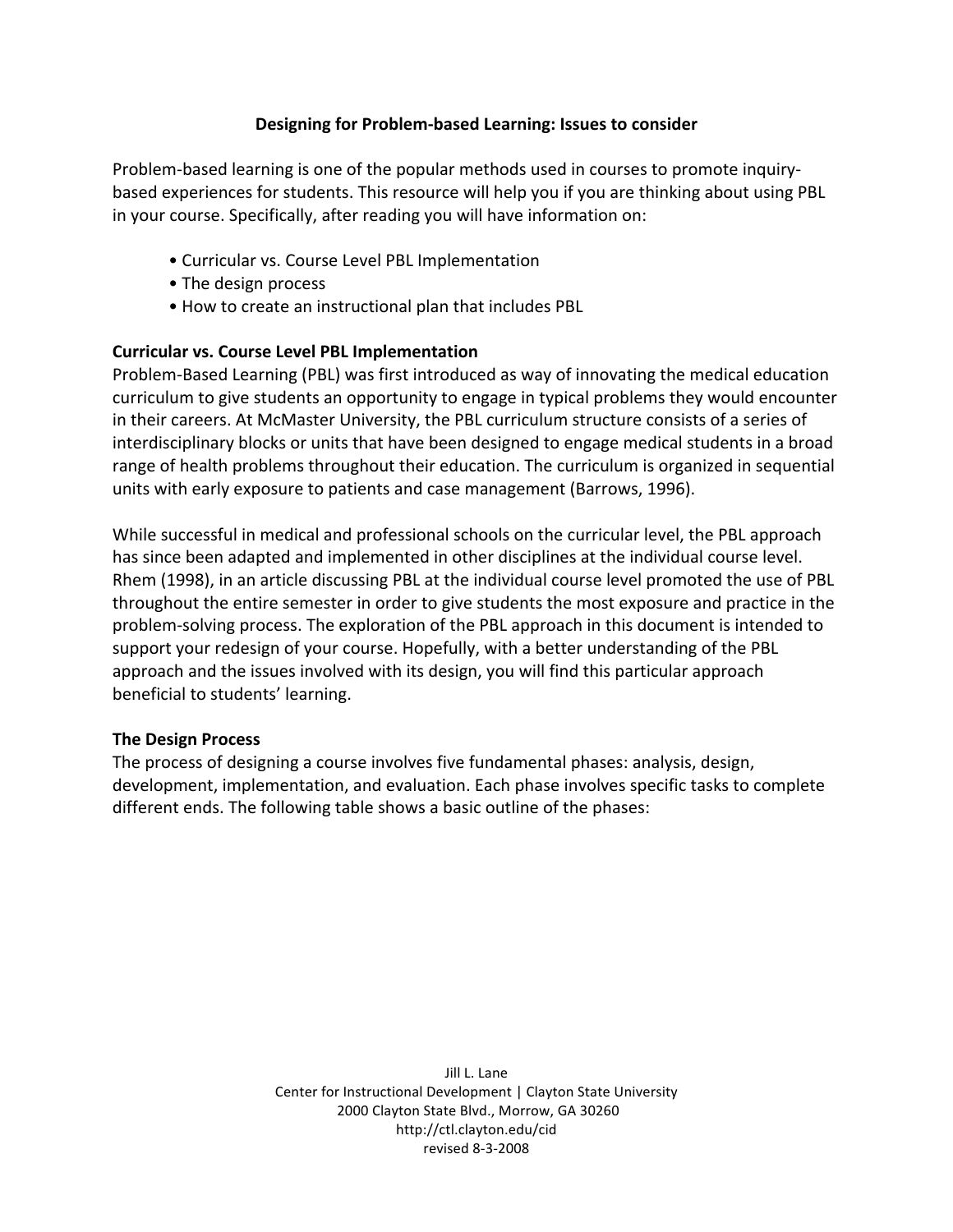| <b>Phases</b>  | <b>Tasks</b>                                                                                                                                   |  |  |  |
|----------------|------------------------------------------------------------------------------------------------------------------------------------------------|--|--|--|
| Analysis       | Examine the contextual information about the course:                                                                                           |  |  |  |
|                | • Where does the course fit within the program/curriculum?                                                                                     |  |  |  |
|                | . Who are the target learners? What's the class size?                                                                                          |  |  |  |
|                | • How long is the class period?<br>. What type of classroom is the course held in?<br>• What type of technology is available in the classroom? |  |  |  |
|                |                                                                                                                                                |  |  |  |
|                |                                                                                                                                                |  |  |  |
|                | <b>Identify course goals</b>                                                                                                                   |  |  |  |
|                | • What is the purpose of the course?                                                                                                           |  |  |  |
|                | . What abilities does the course help students develop?                                                                                        |  |  |  |
|                | • What do you want to accomplish in the course in terms of student                                                                             |  |  |  |
|                | learning outcomes?                                                                                                                             |  |  |  |
| Design         | <b>Identify learning outcomes</b>                                                                                                              |  |  |  |
|                | • What do you students to be able to do and/or know as a result of taking                                                                      |  |  |  |
|                | the course?                                                                                                                                    |  |  |  |
|                | <b>Plan the methods and activities</b>                                                                                                         |  |  |  |
|                | . What are appropriate strategies and activities to help students attain                                                                       |  |  |  |
|                | the desired outcomes?                                                                                                                          |  |  |  |
|                | Design an Assessment Plan                                                                                                                      |  |  |  |
|                | • How will you measure student learning?                                                                                                       |  |  |  |
|                | • What assessment techniques will give evidence that students have                                                                             |  |  |  |
|                | attained the desired outcomes?                                                                                                                 |  |  |  |
| Development    | <b>Produce Materials</b>                                                                                                                       |  |  |  |
|                | . What materials are needed based on the design?                                                                                               |  |  |  |
|                | . Where and what are the resources that students might need?                                                                                   |  |  |  |
|                | • What are the media and tools?                                                                                                                |  |  |  |
|                | <b>Produce Assessment Instruments</b>                                                                                                          |  |  |  |
|                | . What are potential test items or other assessment methods?                                                                                   |  |  |  |
|                | • What are the criteria you are going to use to evaluate students' work?                                                                       |  |  |  |
| Implementation | <b>Implement the Plan</b>                                                                                                                      |  |  |  |
|                | . Who is involved in the implementation process?                                                                                               |  |  |  |
|                | • What are the potential barriers to adopting the instruction?                                                                                 |  |  |  |
|                | • What are the infrastructure issues and needs?                                                                                                |  |  |  |
| Evaluation     | Develop a Plan to Evaluate the Impact of PBL on Student Learning                                                                               |  |  |  |
|                | • What are the evaluation methods, e.g. classroom observations, pretest-                                                                       |  |  |  |
|                | posttest, surveys, etc.?                                                                                                                       |  |  |  |
|                | <b>Conduct the evaluation</b>                                                                                                                  |  |  |  |
|                | . How successful were the changes to the course?                                                                                               |  |  |  |
|                | . What needs to be improved or changed?                                                                                                        |  |  |  |

Jill
L.
Lane Center
for
Instructional
Development
|
Clayton
State
University 2000
Clayton
State
Blvd.,
Morrow,
GA
30260 http://ctl.clayton.edu/cid revised
8‐3‐2008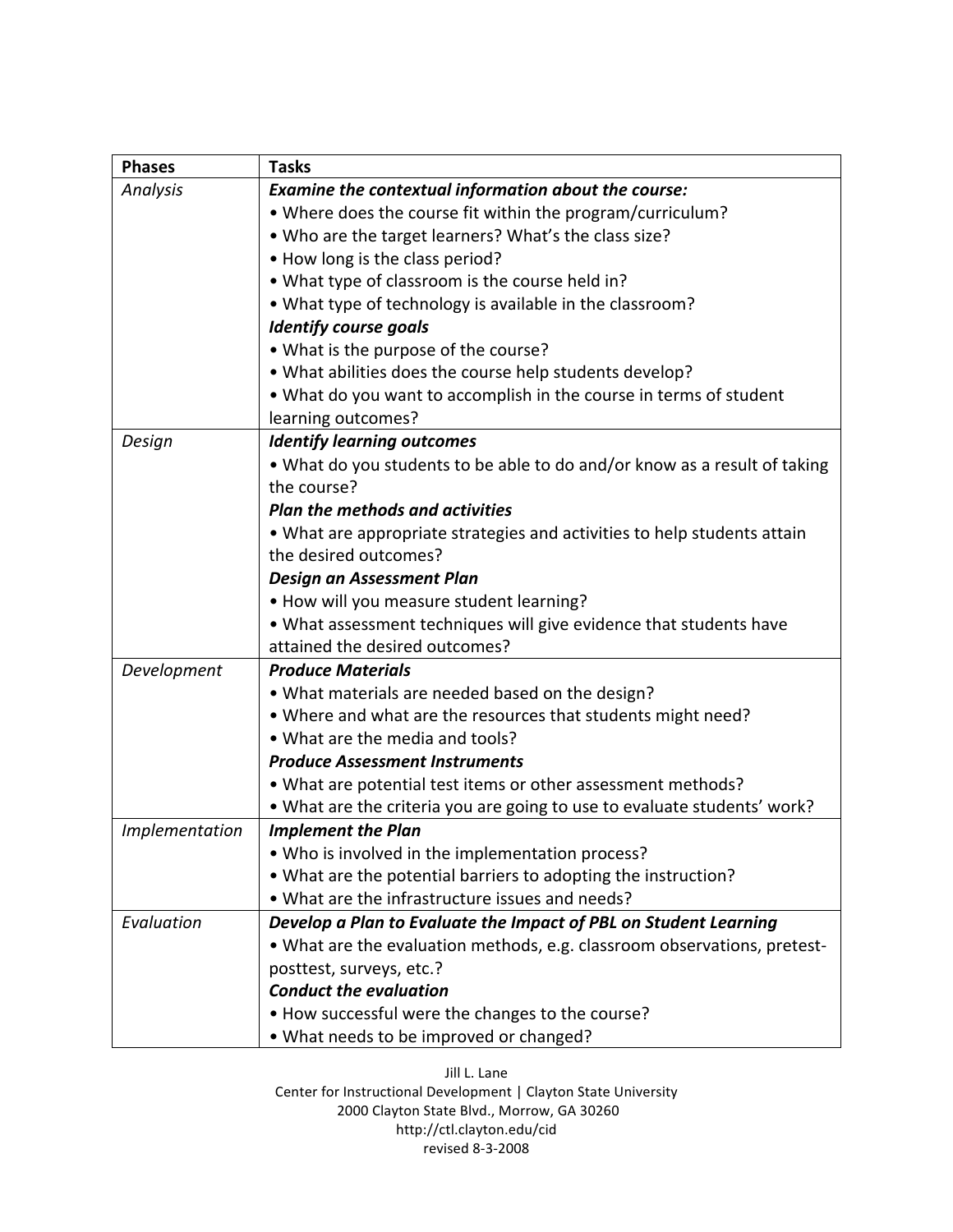# **How to Create an Instructional Plan That Includes PBL**

The PBL approach is different from the traditional lecture-based instruction in the following areas:
instructor
purpose,
student
engagement,
learning
environment,
and
assessment.
In
the traditional
course,
the
design
focuses
on
an *instructor‐centered* plan
about
what
to
teach,
how to teach and how to assess student learning. However, in a PBL course, the instructor acts as a facilitator of learning and student engagement in the problem-solving process drives the instruction
and
dictates
the
type
of
student
support
that
is
needed.
Students
in
PBL environments are not lectured with a sequence of topics, but are led to learn the topics by solving problems. Savin-Baden (2000) identified a distinctive design focus of PBL whereby "...students are not expected to acquire predetermined series of 'right answers'. Instead they are
expected
to
engage
with
the
complex
situation
presented
to
them
and
decide
what information they need to learn and what skills they need to gain in order to manage the situation
effectively."
(p.3)

In other words, the emphasis of a PBL plan is not on what to teach but how to provide an environment to engage students in learning, create the student initiative to learn, assist students in identifying learning issues, and to support the learning process. The major tasks in the
instructional
process
for
PBL
consist
of:

1. *Identifying/developing problems:* The analysis phase for the PBL approach is not limited to the identification of knowledge and skills that students need to learn. The critical outcome of the analysis is to identify problems that are relevant and realistic in the field of study.

2. Organizing pedagogical structure of problem solving activities: In a traditional PBL course, the syllabus is not structured with a series of lecture topics and exercise activities that support student
application
or
practice
of
what
they
have
already
learned.
Instead,
the
syllabus
is structured with topical units of problems and students learn through solving problems. However, depending on the level of your students and the amount of background knowledge they have about the subject area you might have to prepare a series of "mini-lectures" to help them better understand key concepts and to model the problem-solving process for them.

3.
Identifying
knowledge
resources
and
tools
to
support
students'
learning:
The
analyses
of what information and skills are needed to solve the problems will help you identify resources. Some of these resources might be located on the web, in videos, or within the context of a short
lecture.

The
purpose
of
this
document
was
to
give
you
some
introductory
information
on
the
issues involved with designing a problem-based learning course. If you would like to meet with a

> Jill
> L.
> Lane Center
> for
> Instructional
> Development
> |
> Clayton
> State
> University 2000
> Clayton
> State
> Blvd.,
> Morrow,
> GA
> 30260 http://ctl.clayton.edu/cid revised
> 8‐3‐2008